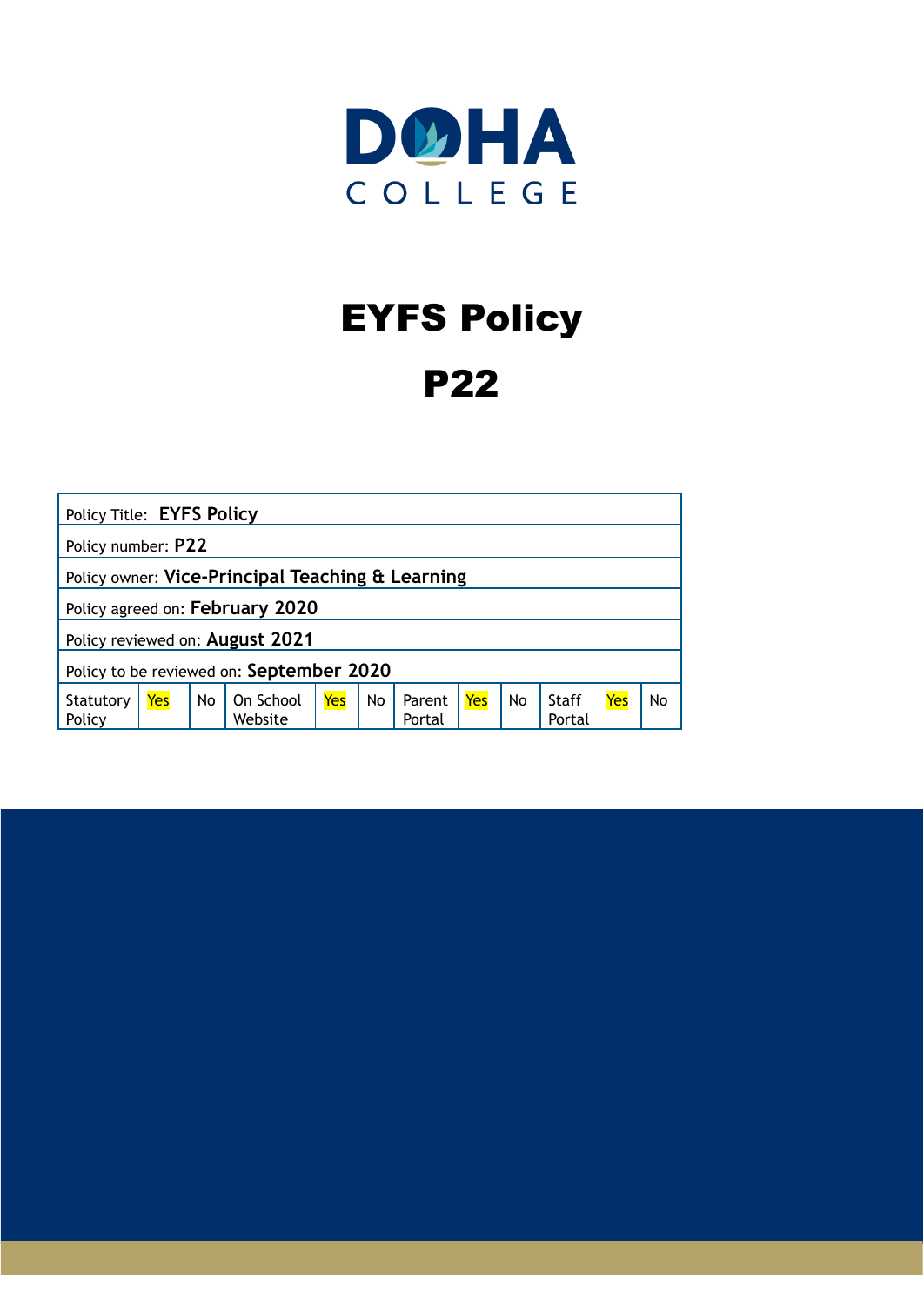

#### **CONTENTS**

| Purpose                            | 3              |
|------------------------------------|----------------|
| Guidelines                         | 3              |
| Relationships with Parents         | $\overline{4}$ |
| Teaching                           | 5              |
| Assessment                         | 5              |
| Transition                         | 5              |
| Health and Safety and Safeguarding | 6              |
| Toileting                          | 6              |
| Approval and Review Details        | 7              |
| Record of revisions to policy      | 7              |
| Appendix                           | 8              |

Reference Number: P22 Page 2 of 10

EYFS Policy Effective Date: February 2020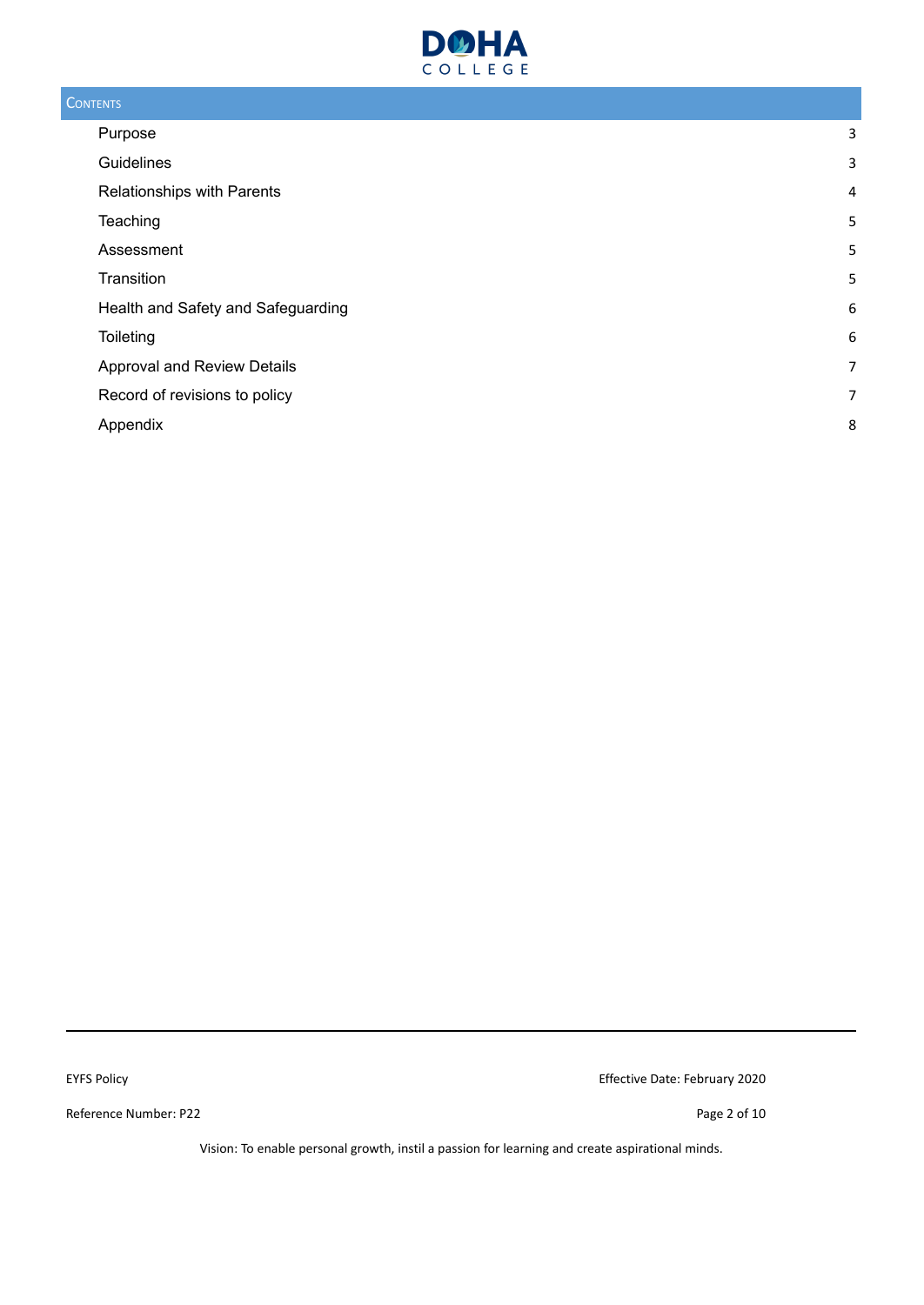

#### EYFS POLICY 1.0

#### <span id="page-2-0"></span>**PURPOSE**

The following policy is directly related to our school vision and aims. It documents further aims and strategies we employ in order to address the key principles for children's learning and development.

We believe:

- Every child is a unique child who is constantly learning and can be resilient, capable, confident, and self-assured.
- Children learn to be strong and independent through positive relationships.
- Children learn and develop well in enabling environments, in which their experiences respond to their individual needs and there is a strong partnership between practitioners and parents and carers.
- Children develop and learn in different ways.
- Children learn best when highly engaged in self-initiated activities and when taught 'in the moment'.

#### <span id="page-2-1"></span>**GUIDELINES**

In order to achieve this, we have a commitment to the four guiding principles of the Early Years Foundation Stage Framework and the key features of effective practice.

#### **Areas of Learning**

There are seven, statutory areas of learning:

#### Prime Areas

● Communication and Language- Listening, Attention, Understanding and Speaking. Teaching staff ensure they provide opportunities to experience a rich language environment.

Reference Number: P22 Page 3 of 10

EYFS Policy Effective Date: February 2020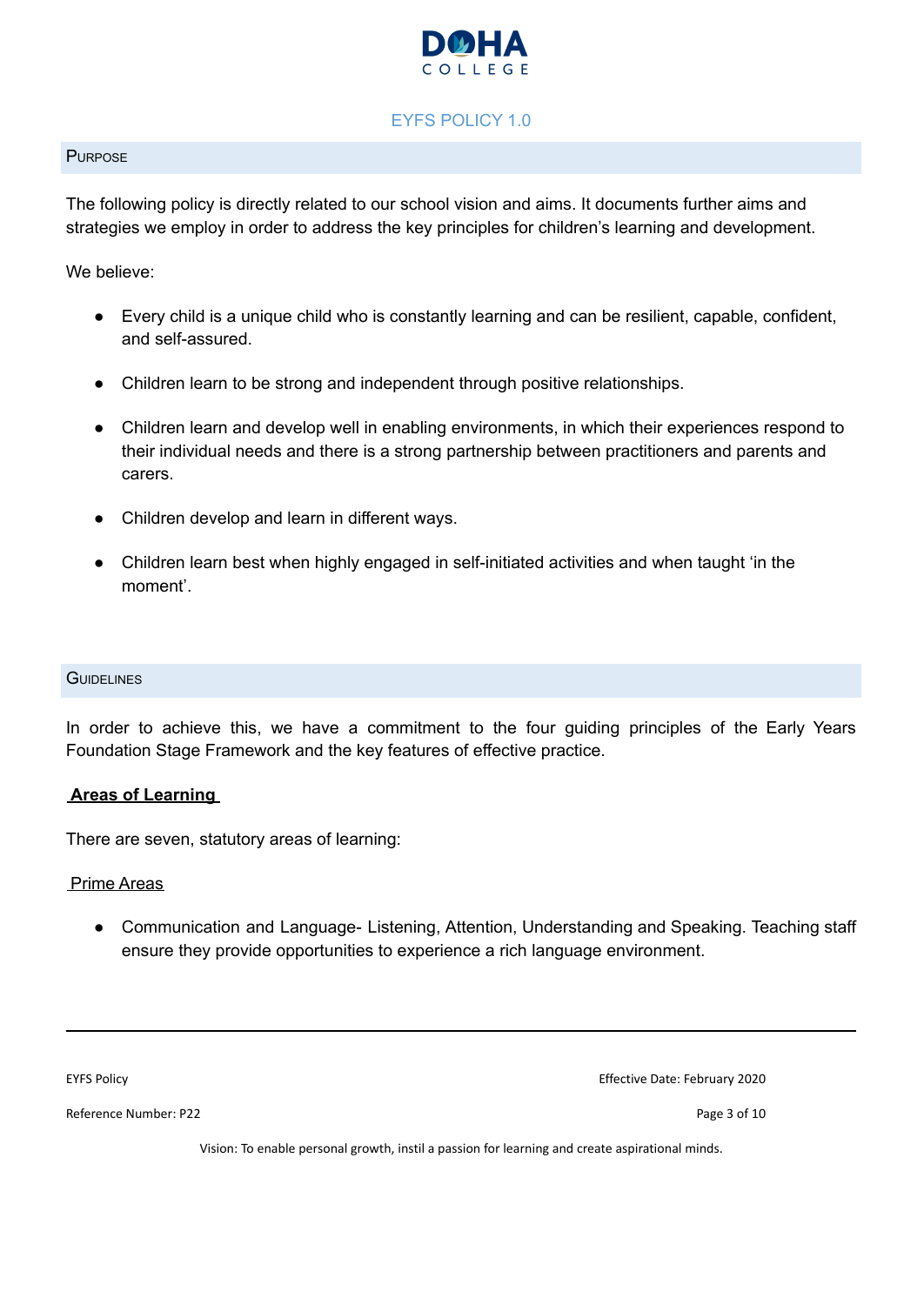

- Personal, Social and Emotional Development- Self regulation, managing self and building relationships.
- Physical Development- Providing opportunities for children to develop their Gross motor and Fine motor skills.

#### Specific Areas

- Literacy- Comprehension, word reading and writing.
- Mathematics- Providing opportunities to develop children's knowledge and understanding of Number and Numerical patterns.
- Understanding the World- Learning through opportunities to explore Past and Present, People, Culture and Communities and The Natural World.
- Expressive Arts and Design- Creating with Materials and Being Imaginative and Expressive.

#### <span id="page-3-0"></span>RELATIONSHIPS WITH PARENTS

We know what an important role parents play in their children's learning journey, and we aim to involve them as much as possible in school life. We do this in a range of different ways which range from communication with home to inviting parents into the school setting:

- Introductory Sessions
- Stay and play sessions
- Reading books shared between home and school
- Parent workshops
- Contribution to Learning Journeys
- Learning Journey Platform

Reference Number: P22 Page 4 of 10

EYFS Policy Effective Date: February 2020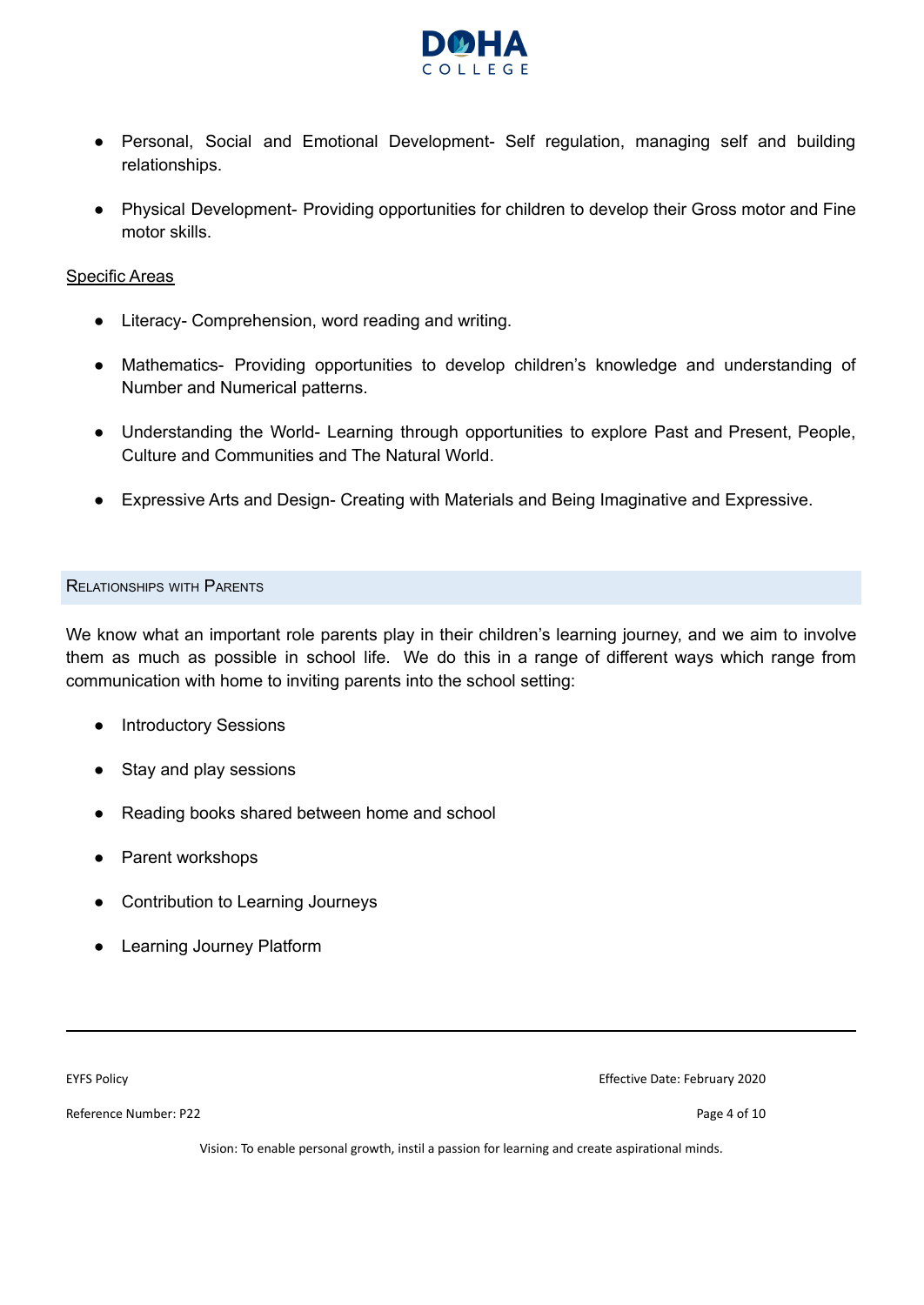

#### <span id="page-4-0"></span>**TEACHING**

We recognise that teaching can take place at all times of the day through a balance of more directed teaching sessions, child-initiated learning, and teaching in the moment, inside and outside the classroom. We plan for teaching and learning, and we teach in the moment, being reactive to the children's needs and interests, to provide each child with a challenging and enjoyable experience. We strive to make our environments enabling for children to learn and encourage our staff to seize every opportunity for teaching, through skilful interactions.

#### <span id="page-4-1"></span>**ASSESSMENT**

The Early Years teaching staff record their initial assessments of the children in the form of a baseline. This takes into account all available information from parents and previous settings too. We continue to observe children and will regularly record our observations. We analyse and review what we see and know about each child's development and learning, to understand their level of achievement, progress, interests, and learning styles. This enables us to plan appropriate next steps and shape the learning experiences for each child.

Each child has their own Learning Journey, which documents their learning. This includes observations, photos, and examples of their work in school and at home. We assess each child in each area against the Early Learning Goals (ELGs). As well as the baseline data, we also gather data at three other points in the academic year. Profiles are moderated within school with colleagues from other year groups.

We formally report to parents at the end of the year. The report at the end of the Summer term is a detailed, written summary and contains information about how each child learns and an assessment against each of the seven areas of learning.

#### <span id="page-4-2"></span>**TRANSITION**

We aim for our children to experience a smooth educational and emotional transition from home to school and one phase to the next. This will ensure that children make the best all round progress.

The children and parents are actively involved in the process.

Our Transition includes:

Reference Number: P22 Page 5 of 10

EYFS Policy Effective Date: February 2020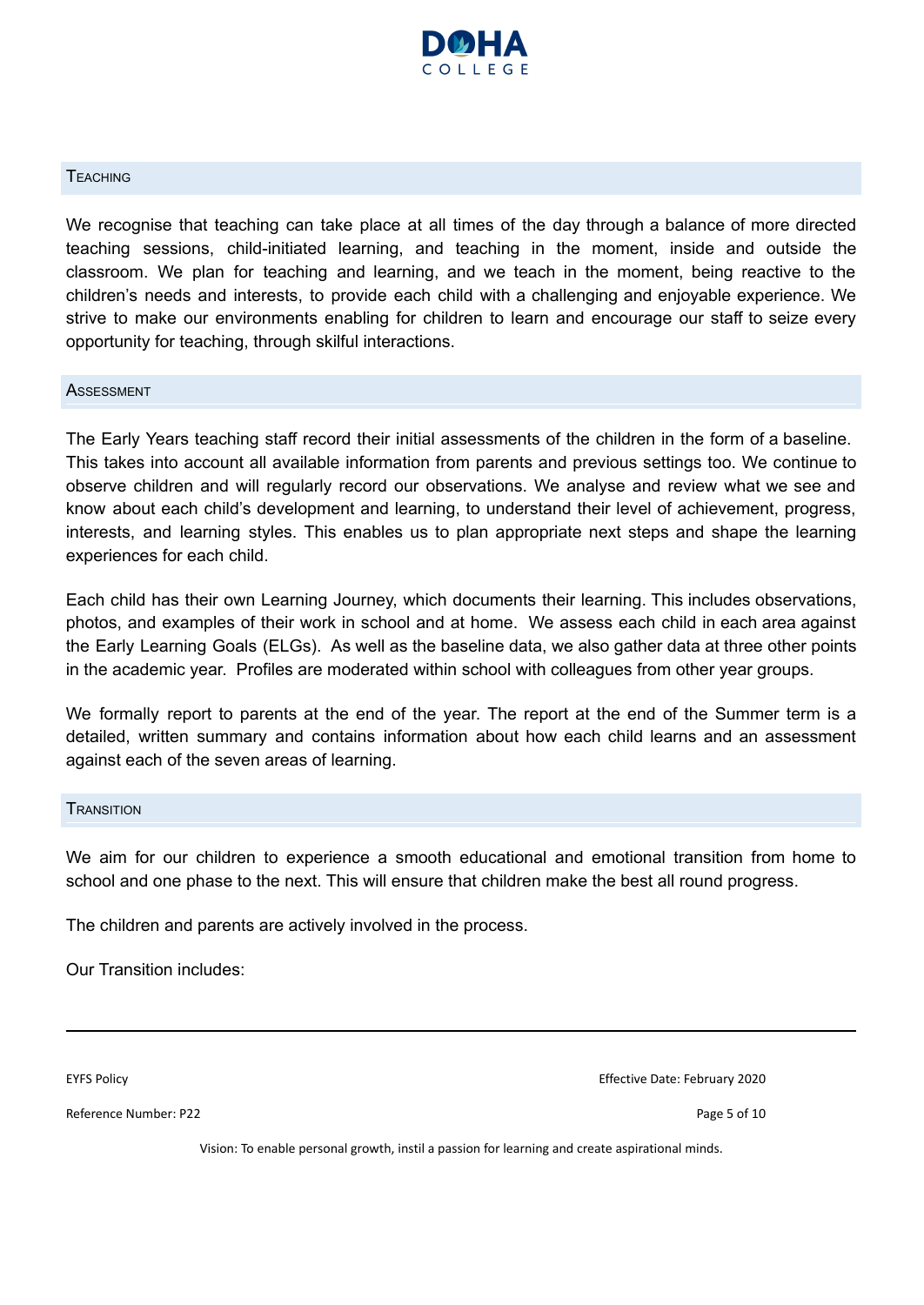

- **Parent Teacher meetings**
- Visits to our setting
- Stay and Play sessions
- Staggered start
- Parent workshops

See appendix for an example of the staggered start process

#### <span id="page-5-0"></span>HEALTH AND SAFETY AND SAFEGUARDING

We follow updated safeguarding advice from Keeping Children Safe in Education (2018) and follow the systems in place in our Safeguarding & Child protection Policy.

All other policies relating to Health and Safety and Safeguarding are followed according to school policies.

#### **Particular Areas to Note:**

The outside area has a comprehensive risk assessment in place and this area is checked each day to ensure that it is safe.

In line with school policy, staff and volunteers are not permitted to take photos on personal phones, cameras, or other equipment.

Liaison with Safeguarding Leads in other settings takes place before the pupils start school to ensure that documentation relating to child protection is passed to the school.

The key worker in this EYFS setting is always the class teacher.

<span id="page-5-1"></span>TOILETING

Reference Number: P22 Page 6 of 10

EYFS Policy Effective Date: February 2020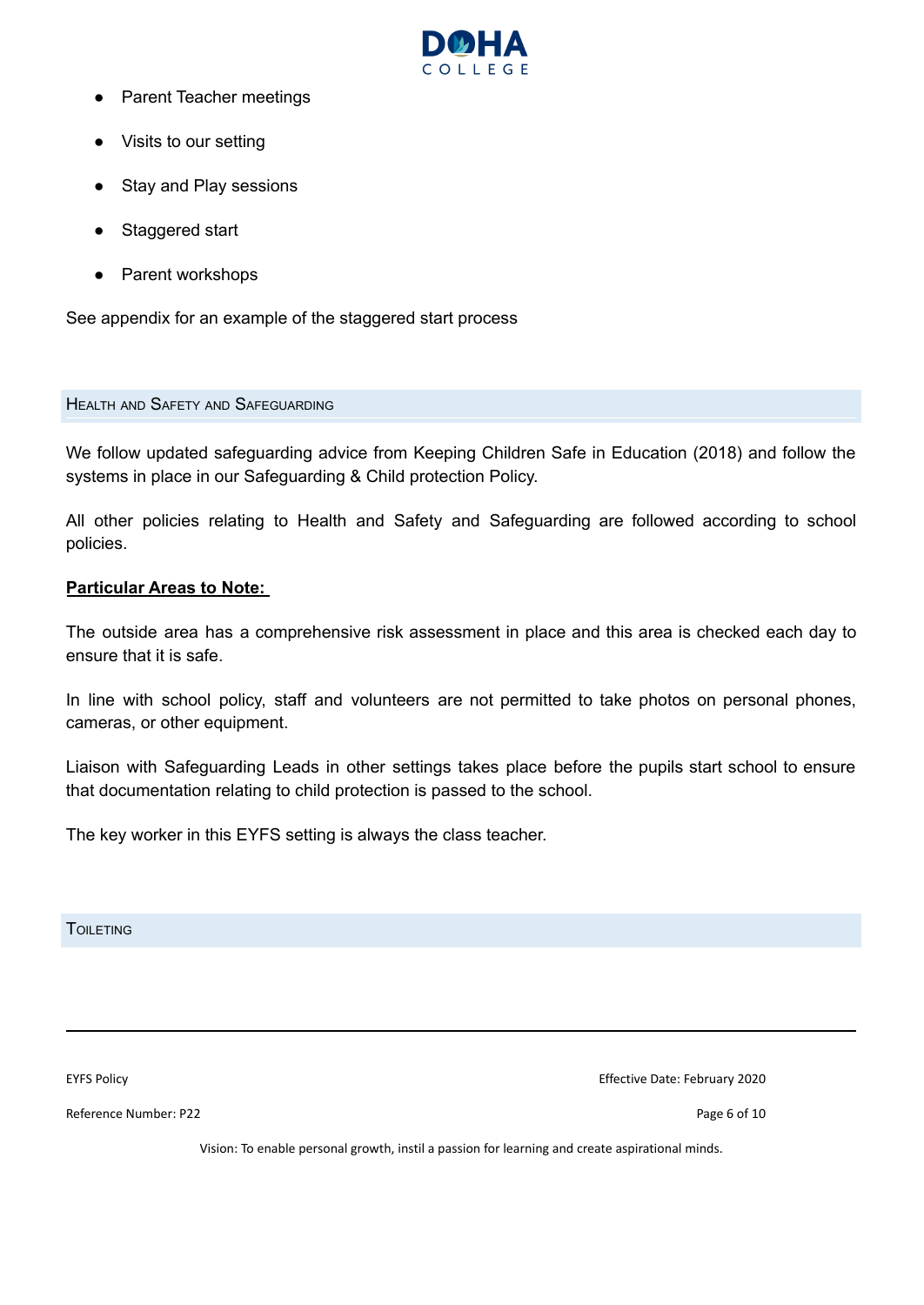

At Doha College we have an expectation that children joining us in Foundation Stage 1 and beyond are toilet trained and can independently access the toileting facilities in school.

Please refer to our toileting policy for further details.

<span id="page-6-0"></span>APPROVAL AND REVIEW DETAILS

| <b>Approval and Review</b> | <b>Details</b>                       |  |  |  |  |
|----------------------------|--------------------------------------|--|--|--|--|
| <b>Approval Authority</b>  | <b>Leadership Group</b>              |  |  |  |  |
| Administrator              | <b>Assistant Head Teacher - EYFS</b> |  |  |  |  |
| <b>Next Review Date</b>    | September 2021                       |  |  |  |  |

| <b>Approval and Amendment History</b>   | <b>Details</b> |
|-----------------------------------------|----------------|
| Original Approval Authority and<br>Date | February 2020  |
| Amendment Authority and Date            |                |

| <b>Approval and Review</b> | <b>Details</b> |
|----------------------------|----------------|
| <b>Notes</b>               |                |
|                            |                |

<span id="page-6-1"></span>RECORD OF REVISIONS TO POLICY

| <b>Revision Date</b> | <b>Description</b> | <b>Sections Affected</b> |  |  |
|----------------------|--------------------|--------------------------|--|--|
| August 2021          | No changes         |                          |  |  |
|                      |                    |                          |  |  |

Reference Number: P22 Page 7 of 10

EYFS Policy Effective Date: February 2020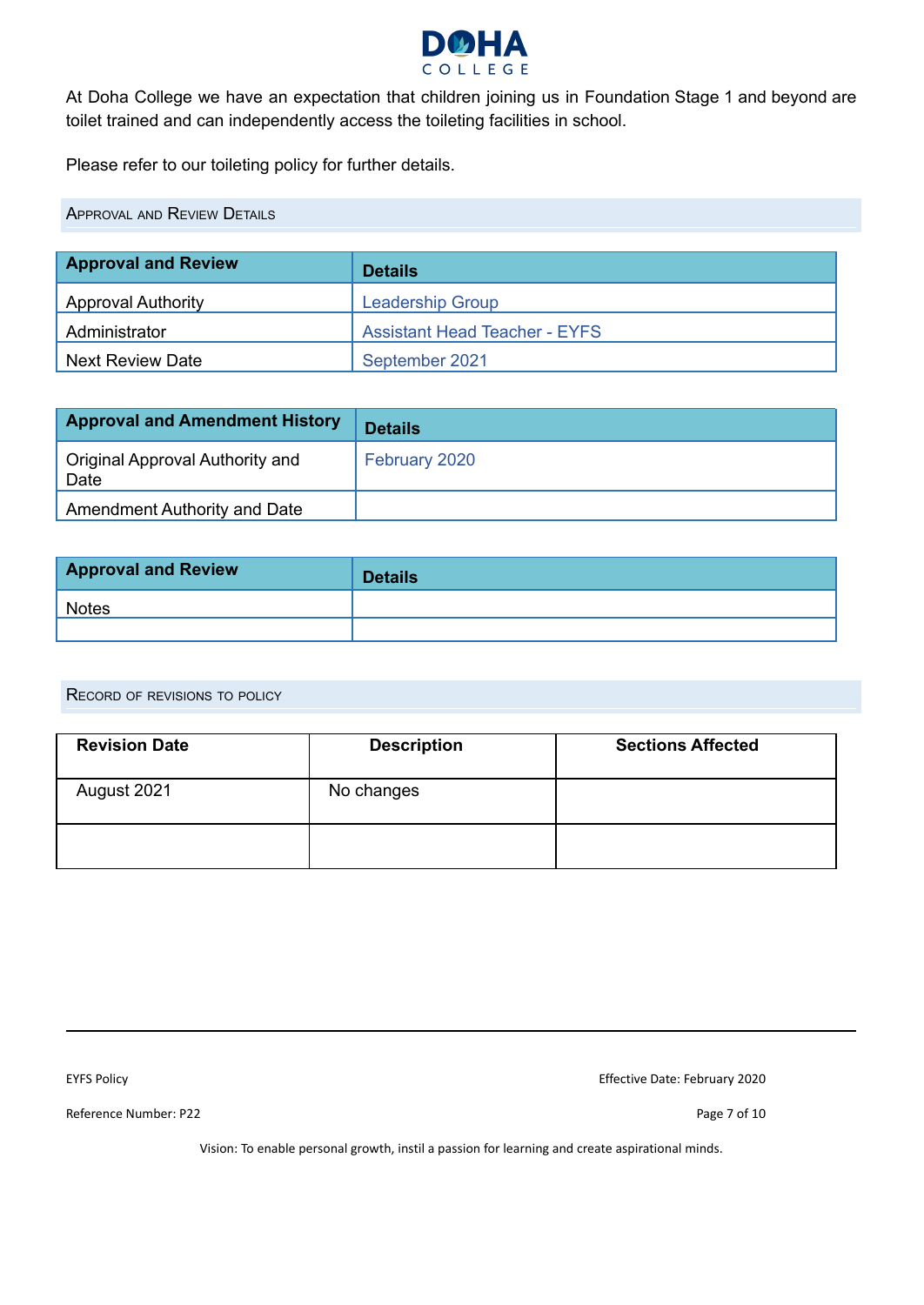

#### <span id="page-7-0"></span>**APPENDIX**

#### **Appendix 1**

#### **Staggered Start Sample Model**

| Move up day         |                                  | All children                             | All day                                                       | FS1 Teacher, Parent and Child meetings                                                            |
|---------------------|----------------------------------|------------------------------------------|---------------------------------------------------------------|---------------------------------------------------------------------------------------------------|
| September<br>Week 1 | Sunday                           | Group A<br>Group B<br>Group C<br>Group D | 7.30-8.30am<br>9.00-10.00am<br>10.15-11.15am<br>11.30-12.30am | Children attend with one parent for a Stay and<br>Play session                                    |
| Week 1              | Monday                           | Group A<br>Group B<br>Group C<br>Group D | 7.30-8.30am<br>9.00-10.00am<br>10.15-11.15am<br>11.30-12.30am | Children attend alone for one hour<br>AHT for EYFS & Year 1 and FS2 parents<br>available for Q&As |
| Week 1              | Tuesday<br>Wednesday<br>Thursday | Group A and<br>B<br>Group C and<br>D     | 7.30-9.30am<br>10.00-12.00p<br>m                              | Children attend alone for two hours                                                               |
| Week <sub>2</sub>   |                                  | Group A and<br>B<br>Group C and<br>D     | 7.30-9.30am<br>10.00-12.00p<br>m                              | Children attend alone for two hours                                                               |

EYFS Policy Effective Date: February 2020

Reference Number: P22 Page 8 of 10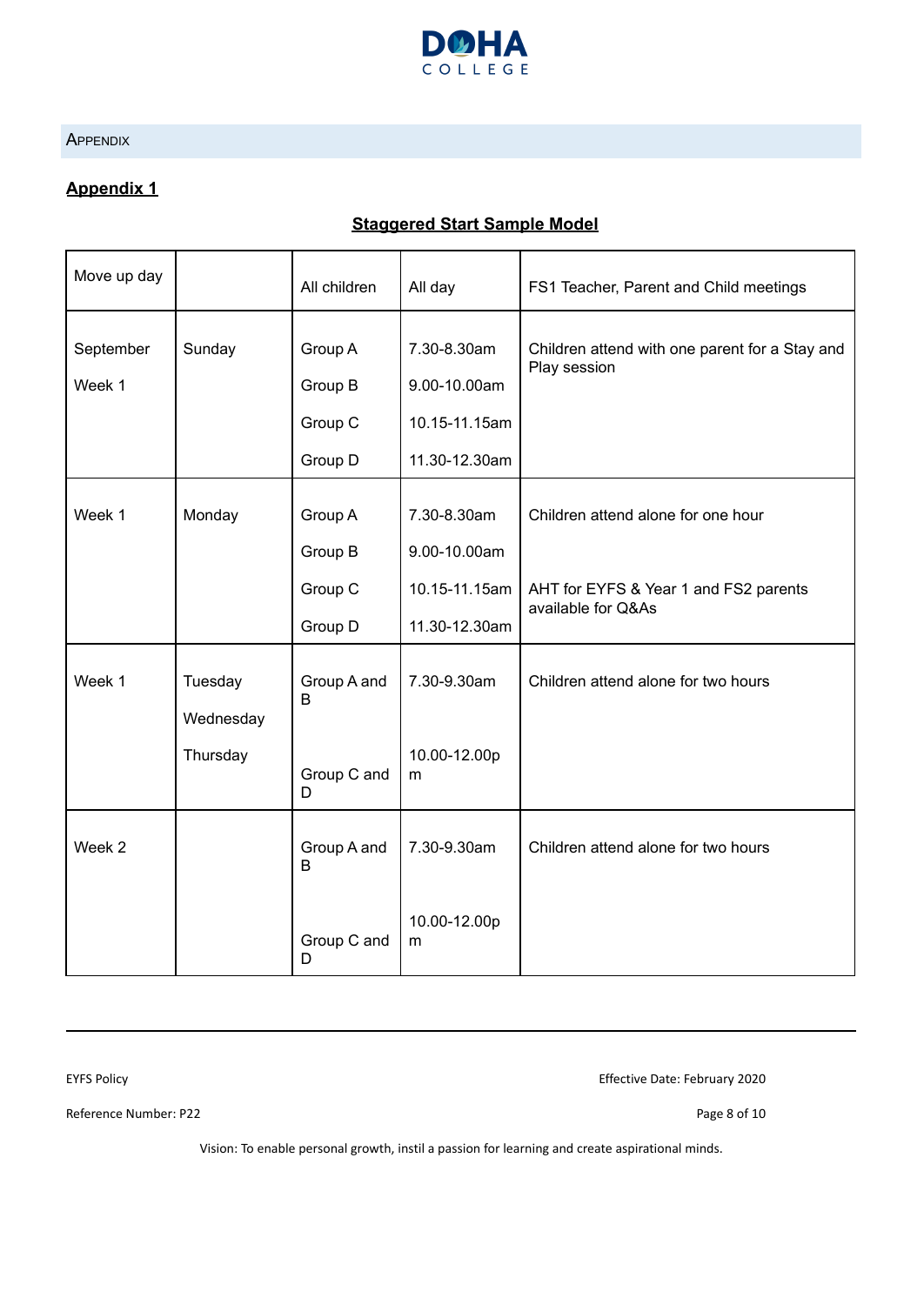

| Week 3 | Sunday<br>All |     | 7.30-10.30am | Attend for 3 hours                                         |
|--------|---------------|-----|--------------|------------------------------------------------------------|
|        | Monday        |     | 10.30am      | FDC to organise community trip for parents<br>and children |
|        |               |     | 11.00am      | Staff to complete baselines, FS2 assessments<br>and CPD    |
|        |               |     |              |                                                            |
|        |               |     |              |                                                            |
|        |               |     |              |                                                            |
| Week 3 | Tuesday       | All | 7.30-11.00am | Attend for 3.5 hours                                       |
|        | Wednesday     |     | 11.30am      | Staff complete assessments                                 |
| Week 3 | Thursday      | All | Full day     | First Full day                                             |
| Week 4 |               | All | Full day     |                                                            |

Reference Number: P22 Page 9 of 10

EYFS Policy Effective Date: February 2020